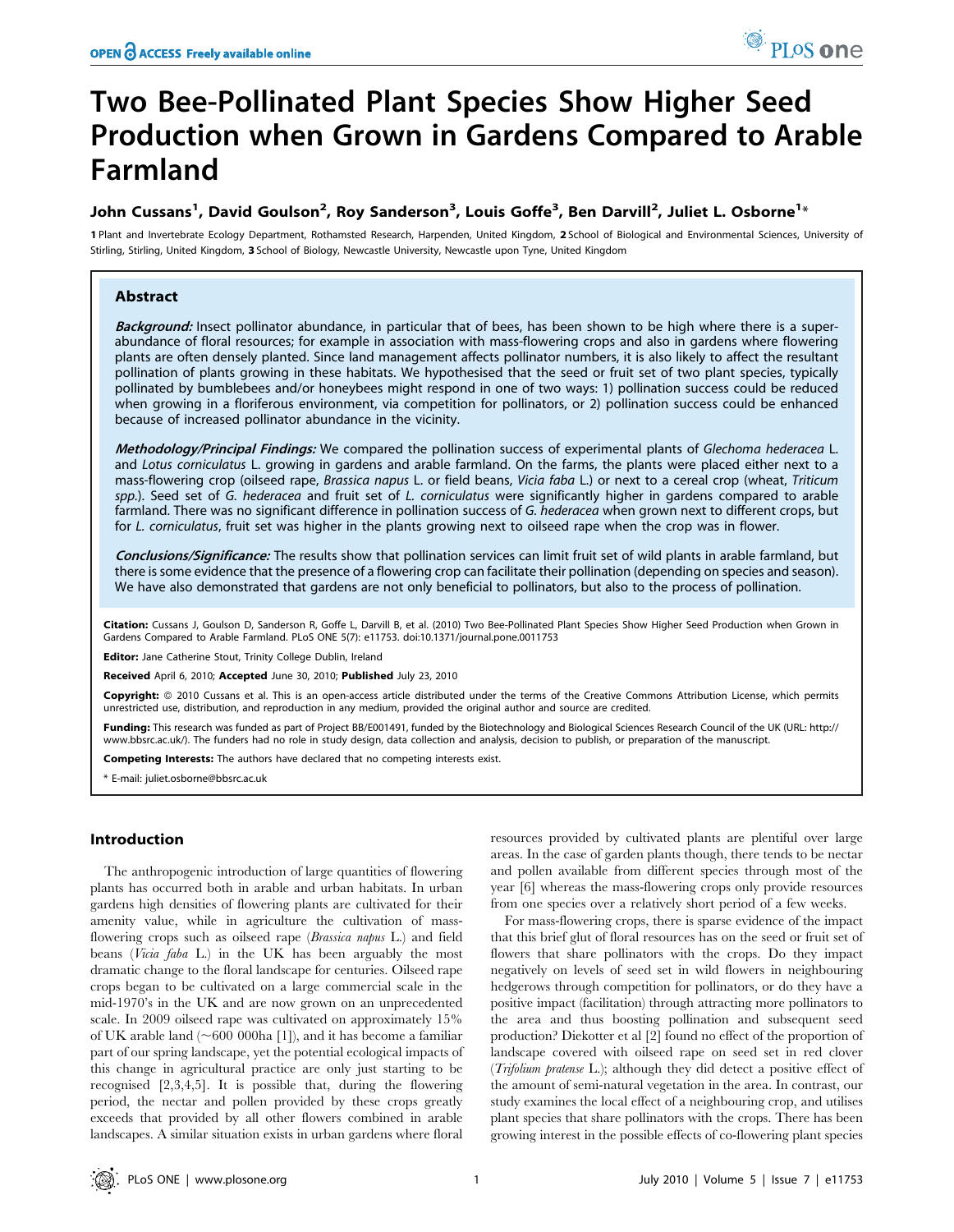on pollen limitation [7,8,9], particularly in relation to invasive alien species of flowering plant affecting native plant species. Evidence of effects is variable, with some species positively affected, others negatively [10,11,12,13]. The direction of a response in seed or fruit production is likely to vary depending on the species of pollinators and the species of wild flowers.

In agricultural settings there is some evidence that the species of the crop sown in the field, or the management thereof, can influence the abundance of bumblebees and other pollinators in the field margin in the short term as a result of re-distribution of bees [3,5,14] and possibly in the longer term as a result of increase colony density and growth [4,15].

If there are effects on plant pollination (positive or negative) then they may be temporally localised if they are a result of changed pollinator behaviour, for example if their choice of forage is changed and they are attracted into the area in large numbers. Alternatively the effects may be spread out over the season if the copious floral resources (in gardens or farmland) are driving changes in the insect pollinators' population dynamics. The variety, abundance and continuity of floral resources provided in gardens is thought to positively affect bumblebee populations [6,16,17,18]. Against a backdrop of evidence that urbanization generally leads to species loss and reduction in biodiversity [19,20] there is increasing evidence pointing to the potential for urban areas to act as a refuge for certain bumblebee species. Several studies have found bee abundance and diversity to be high in urban and suburban areas [21,22] although it depends on the degree of urbanisation [23,24] and Osborne et al [25] found there was a higher density of bumblebee nests in gardens compared to largely agricultural countryside. In addition Fetridge, Ascher & Langellotto [26] found the bee (Apoidea) fauna of suburban gardens closely resembled that found in nearby natural forest. Goulson et al [27] found that the survival of bumblebee nests from May to August was positively associated with the area of gardens in the vicinity of the colony. This relatively positive picture for social bees may be at odds with the global picture of urbanization but, for these species at least, urban areas can provide an important resource for population survival. This positive impact of gardening on bumblebee populations may have a knock-on effect on pollination levels of plants growing in the surrounding environment.

Although studies comparing urban and agricultural settings have assessed bee abundance, as have studies comparing the field margins of mass flowering crops with other crops, to our knowledge no studies have reported on the relative seed production of insect-pollinated wild plants growing in these different settings. We carried out a replicated experiment to determine whether mass-flowering crops and the floral resources in gardens have a competitive or facilitatory effect on pollination and seed-set of *Glechoma hederacea* L. (ground ivy) and *Lotus* corniculatus L. (birdsfoot trefoil). These species were selected because they are entirely or largely self-incompatible, relying on insect pollination, primarily by social bees [28,29,30]. They vary in morphology and phenology and occur naturally in field margins and hedgerows in the study area.

We tested the null hypothesis that pollination, and resultant seed and fruit set of G.hederacea and L.corniculatus were not different when the plants were growing in contrasting locations. If the null hypothesis is rejected, we predict one of the two following outcomes for the wild flowers: 1) the presence of a mass flowering crop in the near vicinity or placement in a suburban garden has a facilitatory effect on pollination, resulting in increased fruit or seed-set; or 2) the presence of a flowering crop or placement in a suburban garden reduces pollination and consequent fruit or seedset, because of competition and increased pollen limitation [9].

We tested these predictions using oilseed rape and field beans. Seed yield in both crops is increased by insect pollination (although self pollination also occurs, and wind pollination in oilseed rape), and when pollinated by insects the two crops have contrasting pollinator guilds. Oilseed rape is pollinated by short-tongued pollinating insects (including honeybees) whilst field beans are pollinated by long-tongued bumblebees (although the flowers are frequently robbed by short-tongued bees). The control treatment was winter wheat which is not visited by bees. In addition a comparison was made with suburban domestic gardens. We also quantified relative abundance of flowers and bees in the vicinity, because our hypotheses assume that changes in the relative abundance of pollinators would be the likely mechanism for increased or decreased seed and fruit set in the experimental plants. The results will increase our ability to predict the impact of agricultural practices and urbanisation on populations of wild plants in the landscape.

## Materials and Methods

G.hederacea and L.corniculatus plants were bought as small plugs and reared in a glasshouse to ensure they were of similar age, provenance and growth stage. The plants were transferred into large, 25cm pots which were placed in 80 litre tubs of sand (60cm in diameter). Plants in natural populations are highly variable, depending on the conditions in which they grow, so we used potgrown experimental plants to ensure that, as far as possible, resources were controlled to prevent differences in plant growth and development between treatments and sites.

The experimental sites were on 15 field margins on commercial farms within 10 km of Rothamsted Research station, Harpenden, Hertfordshire, UK (Ordnance Survey coordinates TL 13415 13598) and five domestic garden sites in the urban area of Harpenden (Fig 1). In April four tubs, each containing one G. hederacea plant and one L. corniculatus plant, were placed in a group (subsequently referred to as a patch) at each of the 20 sites. For each species, the number of flowers in these patches gave densities similar to the sparse and small natural patches found in the field margins (see results).

The field margins were on five farms (considered as blocks in the analysis) which were at least 1750 m apart and there were three crop treatments on each farm (Fig 1). So within each block there was a patch of tubs on a margin adjacent to winter oilseed rape, one adjacent to winter field beans and one adjacent to wheat (the control). These margins were located within a circle of 1000 m on each farm. We consider the blocks to have insect pollinators from different colonies or populations as most individuals are likely to fly less than the separation distance of 1750 m [31,32]; but within each farm, the same individuals are likely to be choosing between treatments. It was not feasible to spread the sites more widely. The field margins were each 4–6 m wide, sown with grass or naturally regenerated with a mixture of grass/herbaceous species and adjacent to a hedgerow. The tubs were placed adjacent to the hedge to prevent shading from the different crop treatments.

At each of the five domestic garden sites (Fig 1), a patch of four tubs was placed adjacent to a border or boundary. It is difficult to ensure comparability between the farmland and garden sites because of the different structures of these habitats. However, we aimed to make them as comparable as possible by using the most ''linear'' features in each garden, for example a herbaceous or perennial border next to a lawn, or a boundary hedge. At all 20 sites (in both farmland and gardens), the tubs were positioned adjacent to south-facing boundaries to reduce the effects of differential shading or shelter between sites.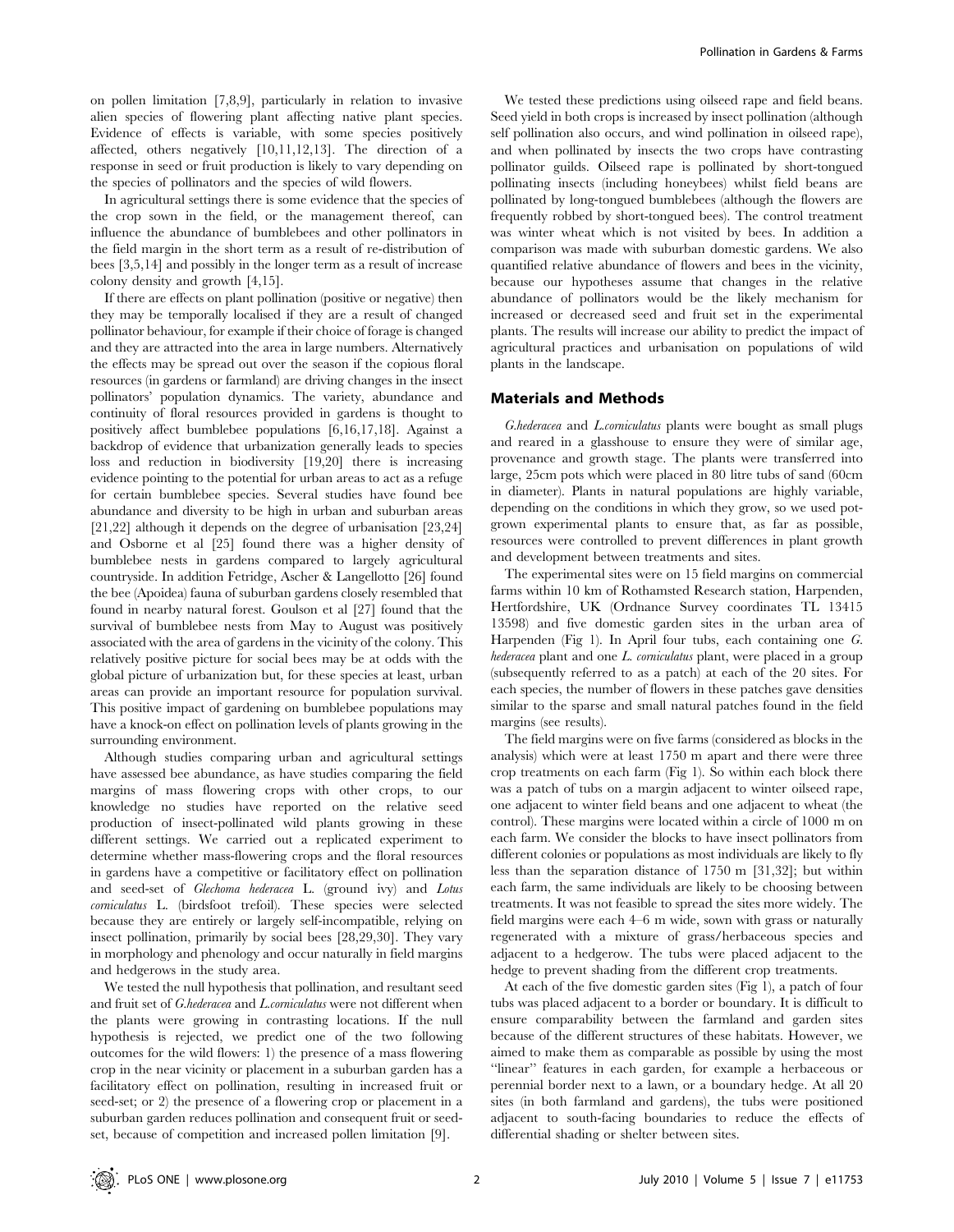

Figure 1. Map of experimental sites. The extent of each farm hosting the field margin sites is shown in contrasting shading. Field bean sites are indicated with circle symbols, oilseed rape sites with triangles and wheat sites with squares. The garden sites are shown with crosses. The area of the map is entirely located within Ordnance Survey square containing Rothamsted Research (TL 13415 13598). Sites on different farms are a minimum of 1750 m apart. Sites next to contrasting crops on the same farm fit within a circle of radius 1000 m. The garden treatment sites are all within the Harpenden town conurbation. © Crown Copyright/database right 2010. An Ordnance Survey/EDINA supplied service. doi:10.1371/journal.pone.0011753.g001

When the plants were placed at the sites, they were all of similar size and growth stage; and the soil and space available to the plants were matched. During the course of the experiment a watering system was set up so that all the tubs were maintained at the same soil moisture. These steps were taken to ensure that the plants' access to nutrients, water and light were controlled and comparable among treatments and sites. Records of flower abundance, bee visitor abundance and seed set were taken during each of four observation periods from April to August. Each period was about four weeks long to fit in all the observations required (start dates: 18 April, 25 May, 25 June, 27 July)

# Test for self-incompatibility

In a separate experiment seed set in plants grown in insect-proof cages versus open-pollinated plants was compared to confirm that the plant species used were at least partially self-infertile (this can vary between races and populations) and require insects to mediate pollen transfer. Twelve plants each of L. corniculatus and G. hederacea were grown. At the point at which the plants began to flower, six plants of each were transferred into an insect-proof cage. On each plant, 15 flowers were individually marked with coloured tape (Scotch® 35 Colour Coding PVC Electrical Insulation) and the seed or fruit set for each flower was assessed as described below.

# Local flower abundance

During each of the four observation periods an assessment was made of the flower density of a) the sown wild plants in tubs, b) the crop and c) other flowering plants in the margins or garden border next to the tubs. The number of flowers of each plant species present in a 200 m length of each field margin were counted (Table S1). In each garden, a transect counting flowers of each plant species was also walked during each period. The transect incorporated the garden boundary or border next to the tubs and utilised other linear features in the garden (e.g. around the perimeter). In some cases it was not possible to walk a 200 m length (we only had access to individual gardens) so the resulting data are expressed per 200 m to make comparisons with the field margins. Every plant species encountered during the margin transects was assigned a score for the likely usage by bumblebees and honeybees:  $0 = not used as forage; 1 = used as forage (Table 1)$ S1). These scores were assigned using the methods of Osborne et al [32] who examined records in comparative forage studies and reviews and using the combined observational experience of the authors. Visitation records were verified using Knuth [30,33,34]. A score of zero represented an absence of positive records of visitation by bees in any of the above references. Species given a score of 1 were included in the list of ''bee forage plant species''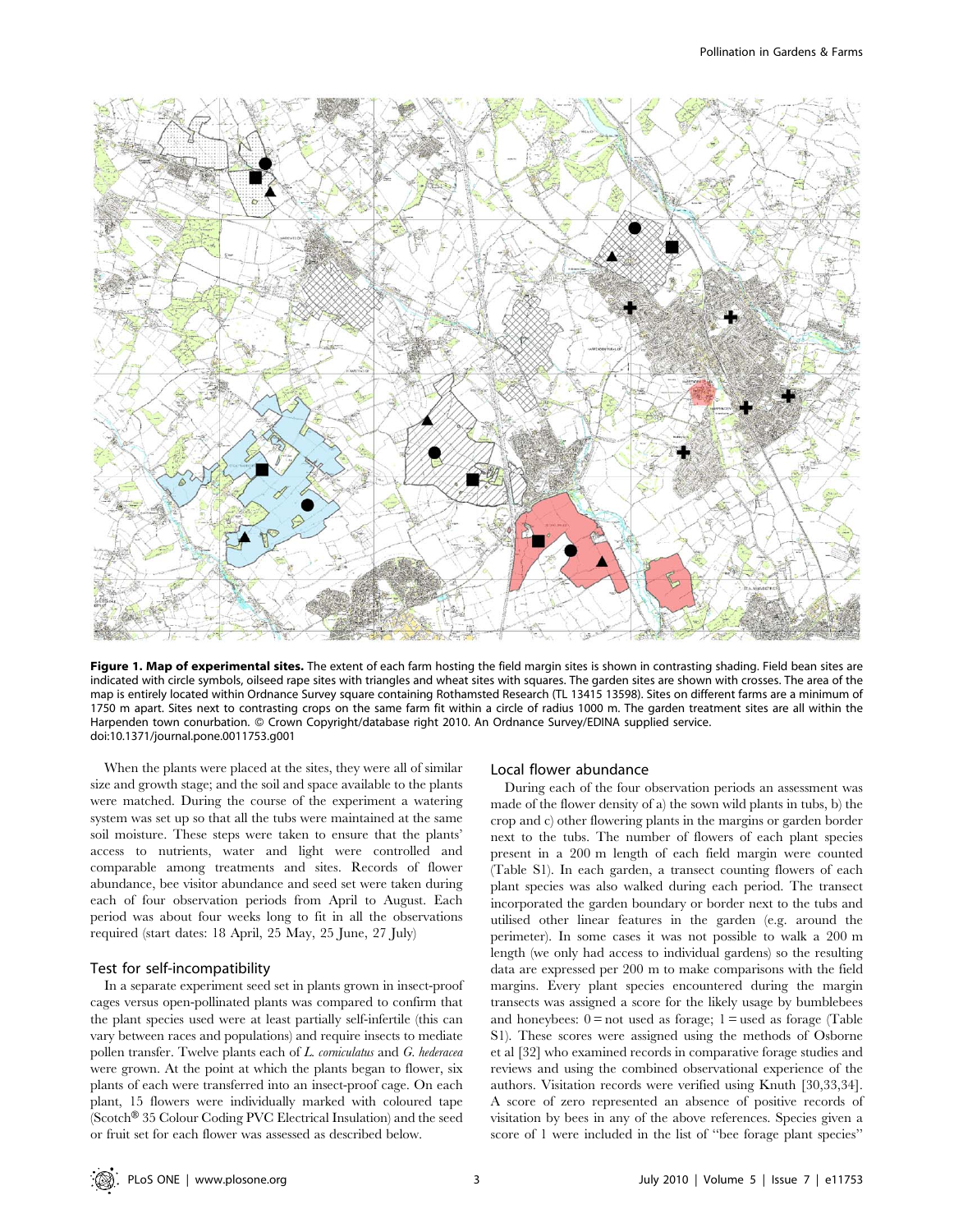and used in the analysis. It was not possible to record attractiveness or reward levels in further detail in this experiment.

### Local flower visitor abundance

To assess the local abundance of potential pollinators, flower visitors were surveyed by observing the number and species of all flower visits taking place along the same length of field margin or garden boundary that was used to assess local flower abundance using a standard walk, between 10.00 h and 17.30 h in standard weather conditions (temperature above  $13^{\circ}$ C with at least 60% clear sky or above  $17^{\circ}$ C in any sky conditions apart from heavy rain; Beaufort wind speed of less than 5) [3]. One transect was performed during each observation period. Counts of the number of insects visiting the experimental patches of plants were taken during  $4\times10$  minute sessions spent watching each patch during each observation period during standard weather conditions (above), but the numbers were too low for analysis.

# Seed and fruit production

The number of flowers produced on the plants in tubs during each of the four observation periods was determined by marking the stems with coloured tape (Scotch<sup>®</sup> 35 Colour Coding PVC



Figure 2. Bee forage flower density in field margins and garden borders. Average number of flowers ( $\pm$ s.e.m.) of bee forage flower species in field margins and garden borders (expressed per 200 m of transect length) for each observation period. A Comparison between garden borders and arable field margins; B Comparison of the abundance of flowers in the margins of three different arable crops. doi:10.1371/journal.pone.0011753.g002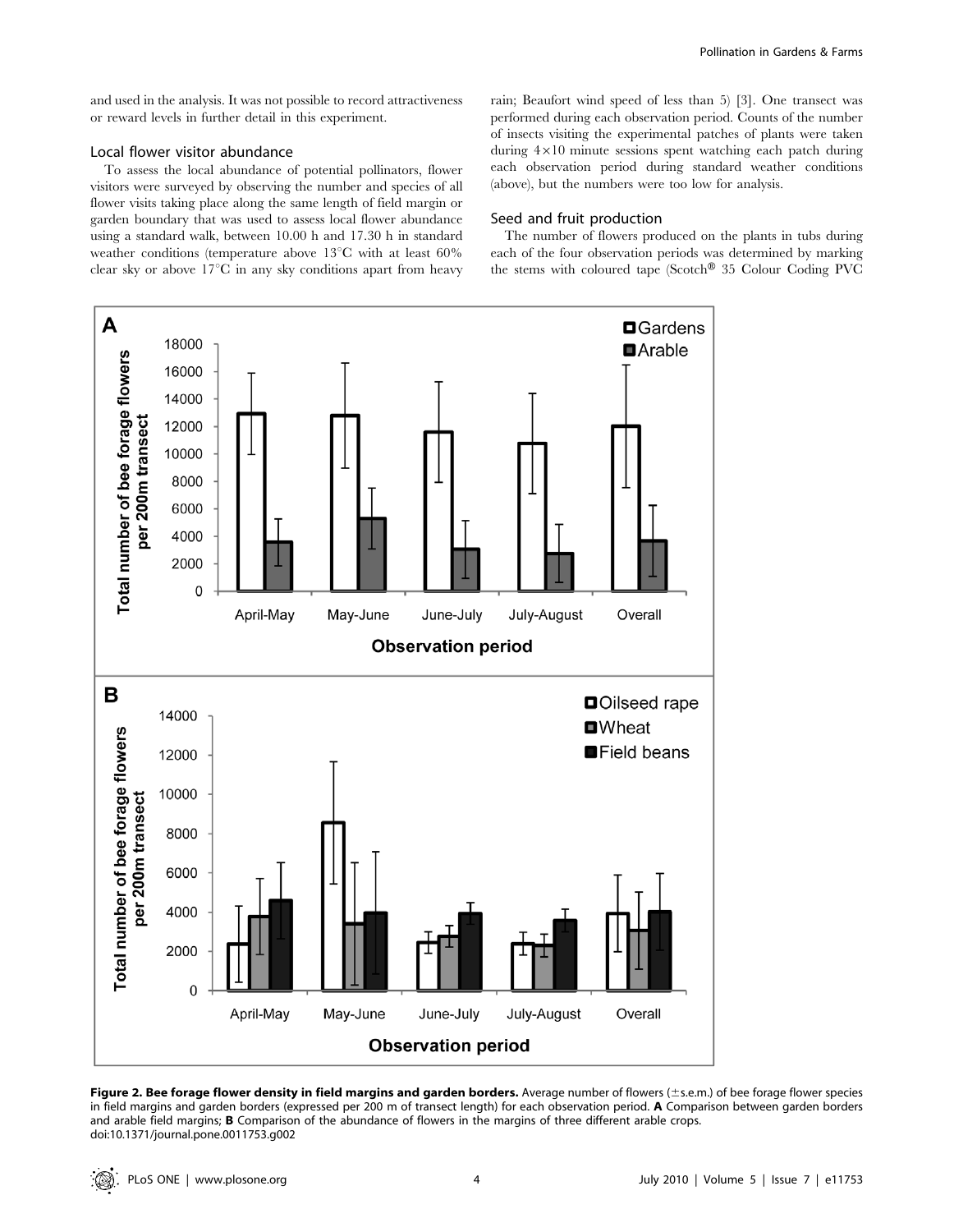Electrical Insulation) at the beginning and end of the period, and counting the number of flowers in between the coloured tape marks. Seed heads were gathered from these marked stems before seed shed in order to assess seed production. When they were gathered, seed heads that showed signs of herbivory or contained larvae were not included in the analyses. For G. hederacea an average of 352.5 ( $\pm$ 17.3) flowers per patch were collected in each of the first two sampling periods  $(n = 40)$ . A count was made of the number of seeds formed in each flower (with four ovules), including flowers which produce no seeds (from here on described as 'seed-set'). The seeds mature at different rates both within and between the plant species. G.hederacea stems were sampled 1–2 weeks after the flowers were counted, when the ''youngest'' seeds near the tops of the stems were swollen and green. The ''older'' seeds further down the stem were mature and some had already been shed, but it was possible to score them from the scars left at the flower base. There were not enough G. hederacea flowers present during the third and fourth observation period to collate seed-set data. L.corniculatus ripe fruits were collected approximately four weeks after the flowers were marked and counted. A mean of 96.9  $(\pm 3.9)$  flowers were sampled from the four plants in each patch during each time period  $(n = 80)$ . The proportion of these flowers producing fruits was counted (from here on described as 'fruit-set'). A repeated measure ANOVA showed that the number of flowers sampled per patch was not significantly different between treatments or observation periods for either plant species.

## Statistical analysis

Repeated measures ANOVAs were used to examine the effect of treatment and observation period on the abundance of bee forage flowers (Table S1) in the margins, social bee abundance along the margins and experimental plant seed or fruit production. The bee abundance data were transformed to  $log_{10}$  (bees+1) because the data were highly skewed and the transformation ensured the data fitted assumptions of normality more closely. An additional variable was derived weighting bee abundance by forage availability  $( = \log_{10}$ (bees+1)/no. bee forage flowers) and a repeated measures ANOVA was also performed on this. With the experimental design described, two statistical comparisons were possible: 1) the comparison between urban gardens and arable field margins, and 2) the comparison between the three different arable crops. It should be noted that because of the spatial design of the experiment (farms as blocks, and gardens in a different area) it was not possible to make statistical comparisons between individual arable crop margins and urban gardens. The repeated measures analyses were also used to test if there were interactions between these treatments effects and the observation periods. For G. hederacea, an average value of seed set per flower was used for each patch (1 patch $\times4$  treatments $\times5$ sites $\times2$  time observation periods). For *L.corniculatus*, an average proportion of flowers setting fruit per plant was used, and there were 4 plants per patch (4 plants per patch $\times4$  treatments $\times5$  sites $\times4$ observation periods). Since the number of sampled flowers was so high, the data (although proportional) were approximately normally distributed and did not require transformation.

The experiment was structured for the above analyses, and it was not statistically appropriate to include flowers as a co-variate in the bee analysis; or to include bees as a covariate in the seed or fruit analyses. Instead, and in order to explore the observed patterns more fully, three simple regressions were performed (posthoc). For the margin/border data, the relationship (at the site level) between bee numbers  $log_{10}$  (bees+1)) and margin bee forage flowers was examined using linear regression. For the pollination data, linear regressions (at the site level) were performed for a)

G.hederecea seed set and margin bee abundance; b) L.corniculatus fruit set and margin bee abundance.

# Results

### Test for self-incompatibility

For G. hederacea the number of seeds produced per flower was significantly higher (Mann-Whitney U test:  $P = 0.02$ ,  $n = 12$ ) in the open-pollinated plants (mean  $= 3.53 \pm 0.25$ ) compared to the caged plants (mean =  $0.05\pm0.05$ ). The proportion of L. corniculatus flowers producing fruits was significantly higher (Mann-Whitney U test:  $P = 0.02$ ,  $n = 12$ ) for open-pollinated plants (mean =  $0.88 \pm 0.05$ ) than for caged plants  $(0.13\pm0.04)$ . This effectively demonstrates that both of the populations of plants used in this experiment benefited significantly from insect visits to set fruit and seed.

#### Local flower abundance

The oilseed rape crop flowering coincided with the first observation period (April–May), and the first part of the second period (May–June). The field bean crop flowering coincided with the second observation period (May–June). From the field margin and garden border transects, G.hederacea was observed growing naturally at eight of the 20 sites (1 garden and 7 field margins). The average density of the species (where it occurred) was 51 flowers per 200 m of garden border and 48 flowers per 200 m of arable field margin. For L.corniculatus the number of sites where plants were observed in the vicinity of the experimental tubs was four (1 garden site and 3 field margins). The average density of the species (where it occurred) was 388 flowers per 200 m of garden border and 278 per 200m of field margin transect.

For bee forage plant species in the 200 m margin and border transects (Table S1), there were significantly more flowers in garden borders than in field margins (of oilseed rape, wheat and bean crops) over all observation periods (Fig 2A;  $F_{1,8} = 5.39$ ; P = 0.049;). There were no significant differences between the average number of bee forage flowers per 200 m observed in the margins of the different arable crops (Fig 2B) and no significant interaction between the observation period and the treatment effects.

# Local flower visitor abundance

The frequency of insect visits to the experimental plants was low such that the data were too few to analyse statistically. Qualitatively, G. hederacea received most visits (total for observations given in brackets) from Bombus hortorum (17) and Bombus pascuorum (14), with some visits from Bombus terrestris/lucorum (7; not separated taxonomically) and Bombus lapidarius (2). L. corniculatus received most visits from B. pascuorum (25) with a few visits from unidentified solitary bees  $(5)$ , B. lapidarius  $(3)$  and B. hortorum  $(1)$ .

| <b>Table 1.</b> Types of insect flower visitors observed on field |  |  |  |
|-------------------------------------------------------------------|--|--|--|
| margins and garden borders.                                       |  |  |  |

|                       | Garden border    | Arable field margin |
|-----------------------|------------------|---------------------|
| <b>Bumblebees</b>     | $13.20 \pm 2.58$ | $7.98 \pm 1.57$     |
| Honey bees            | $5.63 \pm 1.18$  | $1.13 \pm 0.34$     |
| Solitary bees         | $0.95 \pm 0.70$  | $1.53 \pm 0.41$     |
| Other flower visitors | $7.6 \pm 5.21$   | $18.3 \pm 3.01$     |

The average number of insects observed visiting flowers in transects along garden borders and arable field margins (expressed as per 200 m transect length). Values given are means of all four observation periods ( $\pm$ s.e.m.). In all cases  $n = 20$  for garden border, and  $n = 60$  for arable field margins. doi:10.1371/journal.pone.0011753.t001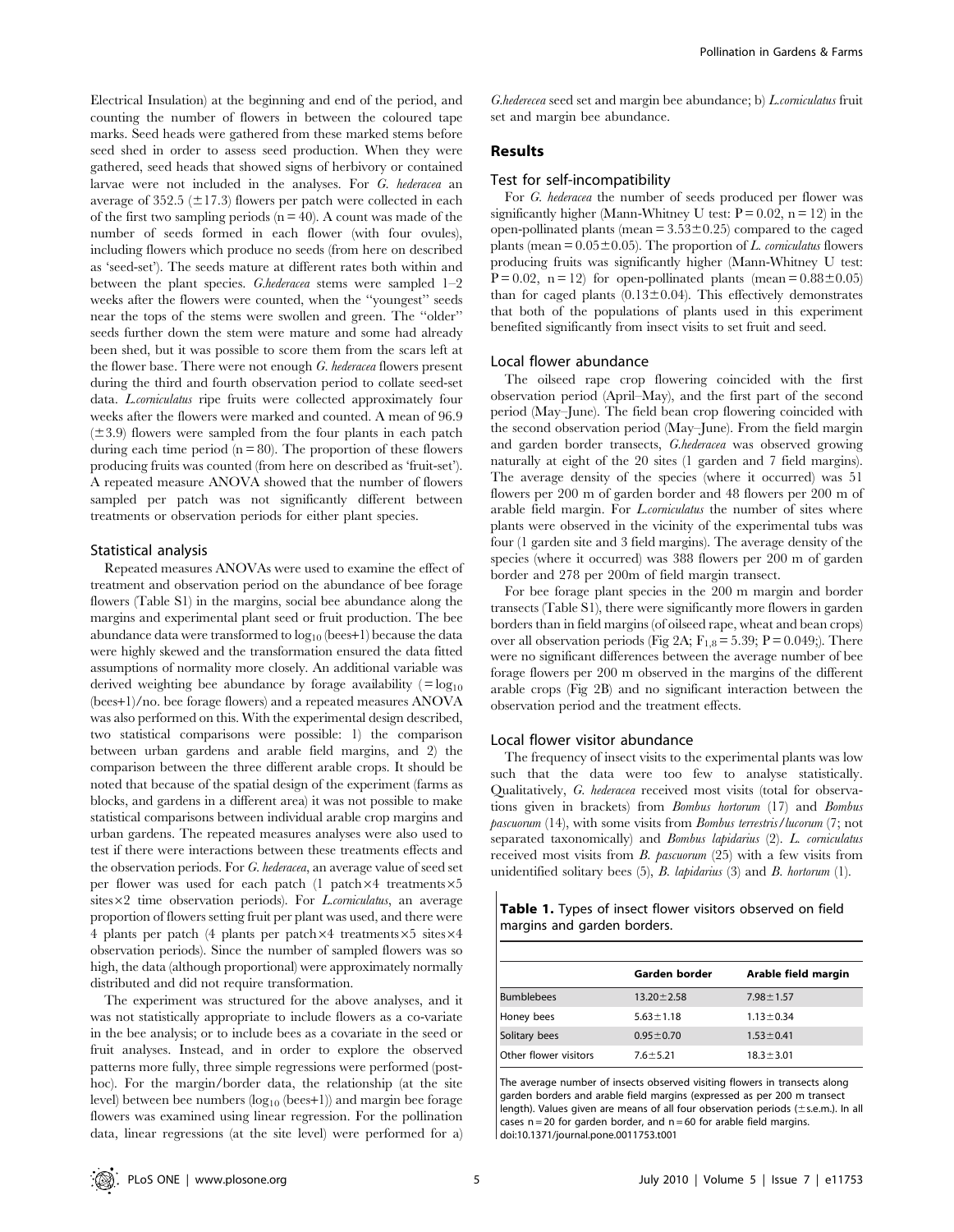Table 1 shows the number of flower visitors belonging to different insect groups observed in the field margin and garden border transects. The number of individuals of each species was low, so they have been combined into bumblebees, honeybees, solitary bees and other visitors (a group dominated by small flies). Most visitors were social bees (bumblebees and honeybees) and since these are considered the most likely pollinators, and were observed on the experimental plants, we focussed our analysis on this group. Significantly more social bees were observed visiting flowers in the garden borders than in the arable field margins (Fig 3A;  $F_{1,8} = 8.33$ ; P = 0.02). There were no significant differences between the average number of social bees foraging per 200 m of margins of the different arable crops (Fig 3B) and no significant interaction between the observation period and the treatment effects.

The number of social bees  $(log_{10}(x+1))$  per margin or border transect was positively and significantly correlated with number of bee forage flowers per transect (n = 20;  $R^2$  = 0.64, P<0.001). When a repeated measures ANOVA was performed on the ratio of bees to flowers  $(\log_{10}$  (bees+1)/no. bee forage flowers), then there were no significant differences between gardens and arable field margins  $(F_{1,8} = 2.83; P = 0.131)$ , suggesting that the higher relative abundance of bees at the garden sites was partly due to the increased number of bee forage flowers available.



Figure 3. Density of social bees visiting flowers in field margins and garden borders. Mean number of social bees (±s.e.m.) observed visiting flowers in arable field margins or garden border (expressed per 200 m of transect length) for each observation period. A Comparison between garden borders and arable field margins; B Comparison of the number of bees visiting flowers in arable field margins of three different crop species.

doi:10.1371/journal.pone.0011753.g003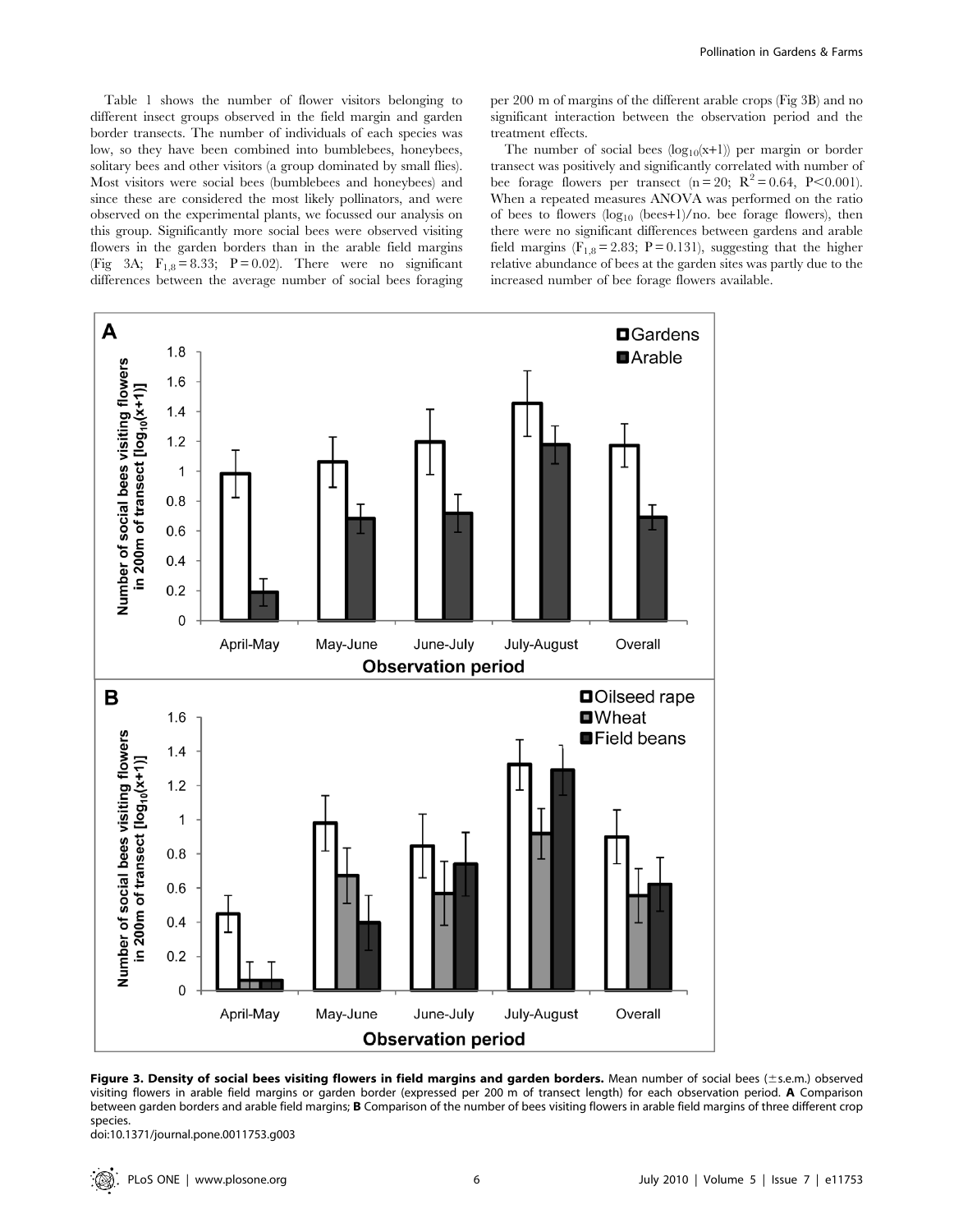## Seed and fruit production

During the first two observation periods (which coincided with oilseed rape and field bean flowering times respectively) there was significantly higher G. hederacea seed set in gardens than in the arable field margin settings (Fig 4A;  $F_{1,8} = 7.07$ ;  $P = 0.029$ ). Neither the observation period nor the placement next to different arable crops had a significant effect on G. hederacea seed set (Fig 4B).

For L. corniculatus, fruit-set was also significantly different between the gardens and the arable field margin setting (Fig 5A;  $F_{1,8} = 7.69$ ;  $P = 0.02$ . For this species there was also a significant interaction between the treatment (garden versus arable) and the observation period (F<sub>3, 197</sub> = 12.50; P<0.001). Fruit-set was consistently high over the season for plants placed in gardens, but was lower in later observation periods for plants placed in the arable margins. The contrast between garden and arable locations was highest at the 4th sample date (Fig 5A). For the plants placed next to field margins, there was no significant difference in fruit set between crop treatments, but there was a significant interaction between observation period and crop treatment (Fig 5B;  $F_{6, 197} = 2.94$ ;  $P = 0.014$ ). The strongest pattern was seen for the L. corniculatus plants situated next to oilseed rape fields where fruit set was highest in April–May when the oilseed rape was in flower, and then lower in the following observation periods (Fig 5B).

Linear regressions showed that *G.hederacea* seed set was significantly positively correlated with the number of bees observed visiting flowers in the margins and borders ( $n = 20$ ;  $R^2 = 0.24$ ,  $P = 0.017$  and *L.corniculatus* fruit set was also significantly positively correlated with bees in the margins ( $n = 20$ ;  $R^2 = 0.15$ ,  $P = 0.048$ ).

# **Discussion**

For two plant species, G. hederacea and L. corniculatus for which seed set is significantly enhanced by insect pollination, measure-

![](_page_6_Figure_8.jpeg)

Figure 4. Seed set in *G.hederacea* (ground ivy) plants growing in different habitats. Average number of seeds set per flower ( $\pm$ s.e.m.) in ground ivy (G. hederacea) which only flowered during the first two observation periods. A Comparison between plants in gardens and those in arable habitats; **B** Comparison of seed-set for plants grown next to three different arable crops. doi:10.1371/journal.pone.0011753.g004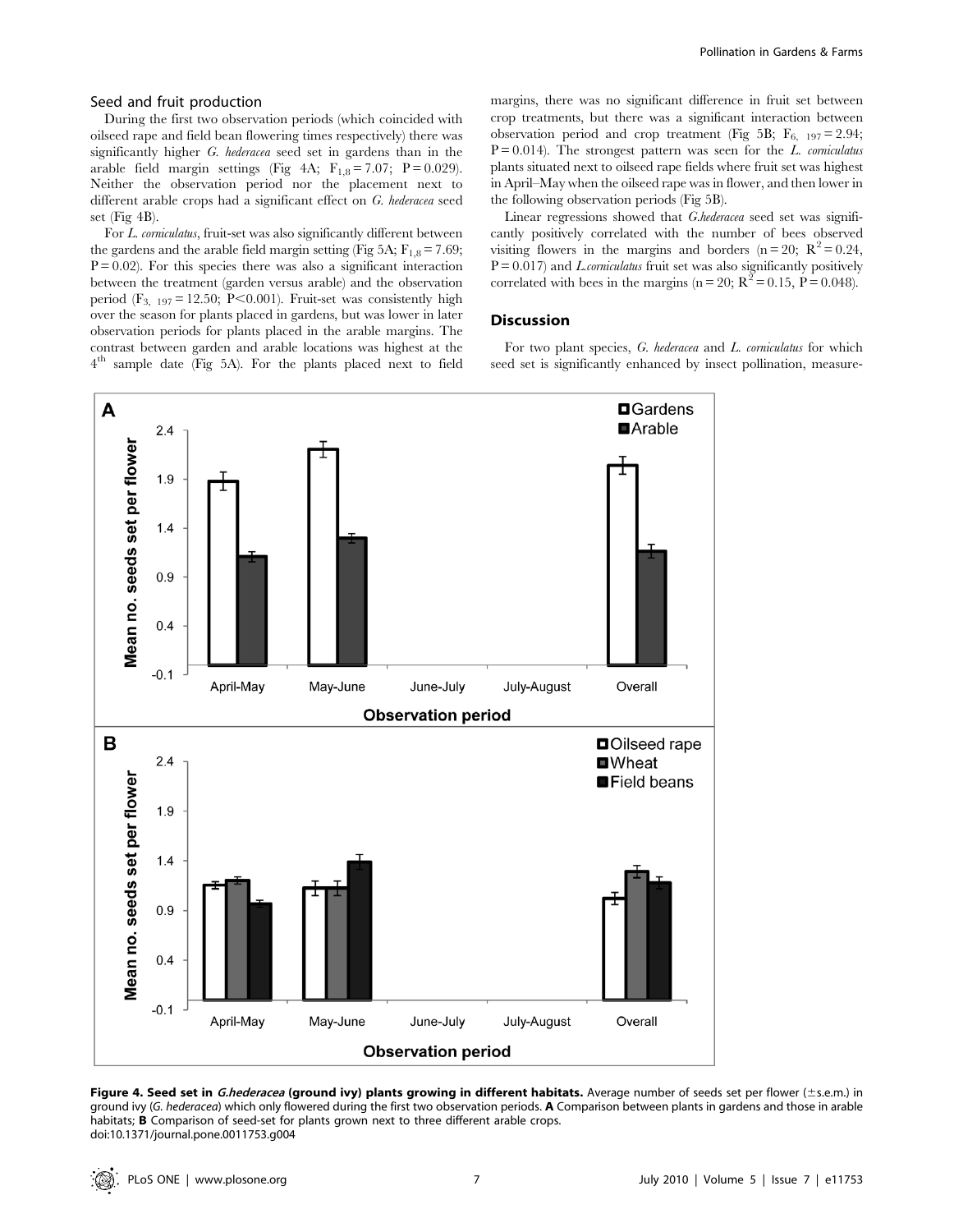![](_page_7_Figure_1.jpeg)

Figure 5. Fruit set in *L.corniculatus* (birdsfoot trefoil) plants growing in different habitats. Average proportion of pods setting fruit (±s.e.m.) in bird's foot trefoil (L. corniculatus) in different observation periods. A Comparison between plants in gardens and those in arable habitats; **B** Comparison of fruit-set for plants grown next to three different arable crops. doi:10.1371/journal.pone.0011753.g005

ments of seed and fruit set (respectively) showed there were significantly higher levels of pollination in plants growing in tubs in gardens, compared to those growing in tubs in arable field margins in Hertfordshire (Fig 4; Fig 5). The pollination in gardens was consistently higher throughout the season, as was the density of other flowers in the locale (Fig 2) and the number of pollinating insects visiting these other flowers (Fig 3).

This effect on seed and fruit set could be a result of differing patterns of insect pollination: including visit quantity or quality. Unfortunately the sampling effort on the tubs did not give enough data on insect visitation rate to experimental plants to allow correlations to be made. Interpretation of the patterns is therefore made with caution using the surrogate measure of the abundance of social bees foraging in the adjacent margin or border, and the abundance of co-flowering bee forage plants in the margin (and the presence or absence of a flowering crop). There were more coflowering forage plants in the gardens than in the arable margins (Fig 2), and there were relatively more bees foraging in the garden borders than in the margins (Fig 3). These figures, combined with the seed and fruit set data suggest that there is a facilitatory effect of other co-flowering plants within the gardens, providing a good ''pollination environment'' for the experimental plant species. The co-flowering species attracted foraging bees into the vicinity in proportion to the floral abundance (there was a high correlation between flower abundance and bee abundance). When the data for social bee abundance in margins were expressed as the number of bees per flower, there was no significant difference between treatments. Thus in this experiment, the number of bees per 200 m (Fig 3A) which did vary significantly between treatments, was the more suitable variable to be correlated with seed and fruit set in both species. The significant positive correlations suggest that some of the differences in seed and fruit set can be explained by local pollinator abundance per unit area (rather than the number of bees per flower).

It is possible that other differences in abiotic and biotic conditions between field margins and garden borders also contribute to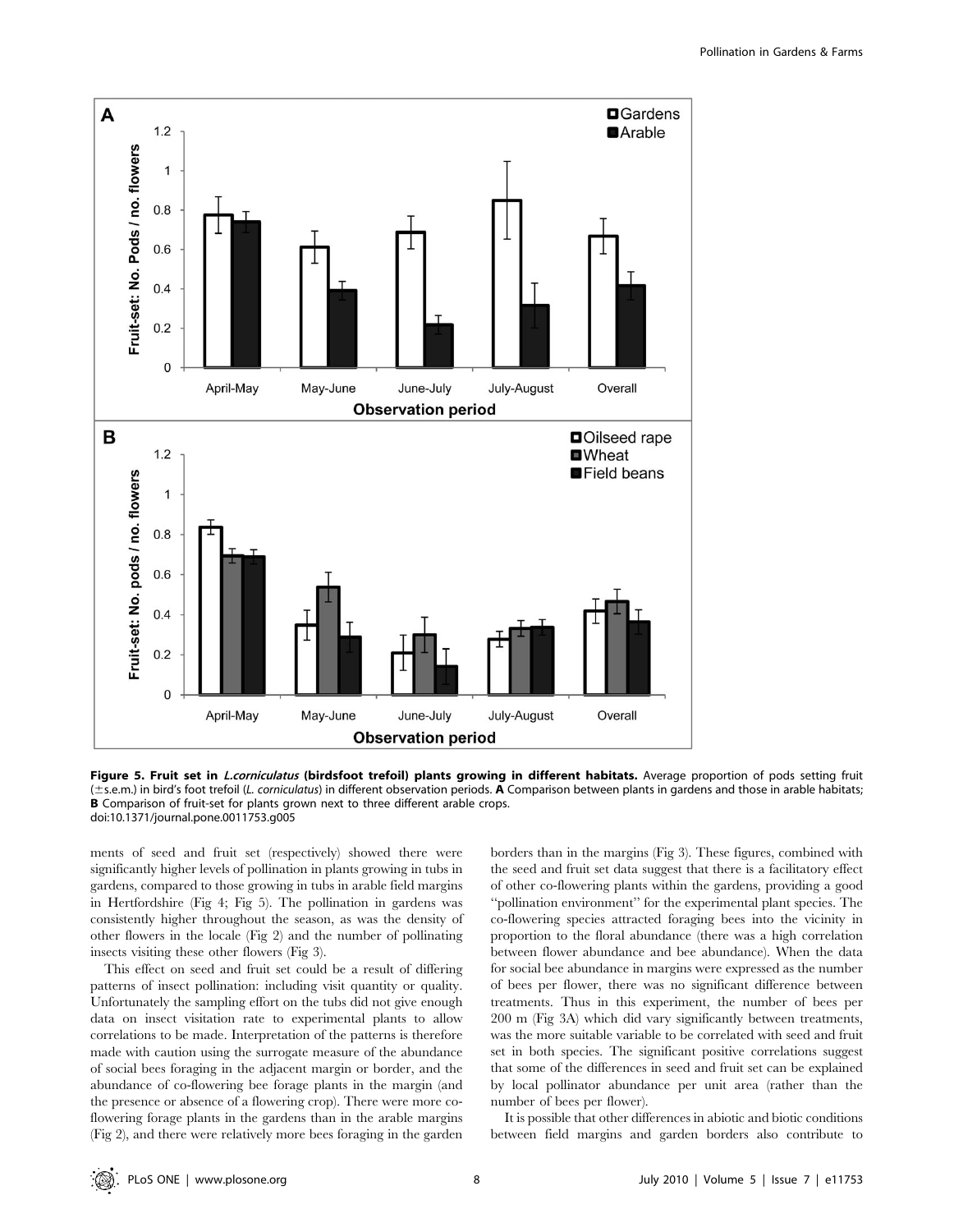differences in seed and fruit set, but the experiment was designed to keep abiotic conditions (e.g. microclimate, shading and resources) as constant as possible. Herbivory and seed predation could also be important factors in overall reproduction of the plants but were not responsible for the observed effects because flowers that showed herbivory damage, or contained larvae, were removed from the samples before the seed and fruit counts were done.

It is also likely that the characteristics of urban areas that lead to the higher abundances of bees reported here and by others [6,22] go beyond the availability of forage. One factor (highlighted in [6]) is that gardens and parks in urban areas provide a robust and diverse supply of forage for pollinators throughout the year (Fig 2A). The availability of safe sites for nests is also a key feature of urban areas [25] so that the overall population levels are higher than in an arable setting (although see [23]). It is not possible from our results to say what the causal mechanism is; and it could be a combination of these factors.

In arable farmland, we found seed and fruit set levels in both species were lower than in the gardens, suggesting some degree of pollen limitation at our study sites. There was also some evidence that flowering oilseed rape had a facilitatory effect on L. corniculatus fruit set in the first observation period (since there was a significant interaction between crop and observation period), an effect that was not sustained after the flowering of the crop. This is suggestive of the hypothesis that a mass-flowering crop attracts pollinators into the area to the benefit of other plants, and the lower seed set later in the season is suggests that this local boost is not maintained through the season although more highly resolved data on bee densities and visitation patterns on the crops would be required to confirm or disprove these suggestions. Bumblebees fly long distances to find forage [35,36] and, even if they have a successful nest in the margin next to a crop, they may not stay in the vicinity to search for small patches of forage (such as our experimental plants) if there are larger, more profitable patches at a further distance [37].

Our results are specific to two species of experimental plant, both chosen as plants favoured by bumblebees but with differing phenology and floral attributes. It is interesting to note that the only significant interaction with crop type was a positive one between oilseed rape and L.corniculatus. Both have yellow flowers and, although they differ considerably in morphology and olfactory cues, they are both frequently visited by short-tongued bumblebees and thus ''share'' a pollinator guild. G. hederacea may be more dependent on bumblebees with longer tongues (it was most visited by B.hortorum and B.pascuorum in this experiment) and so shares a pollinator guild with field beans, although the flowers are markedly different in colour and no effect on seed set was seen in combination with this crop. This is similar to the results of Diekotter et al [2] who studied T. pratense, another species pollinated by long-tongued bumblebees (although this flowers much later than the crops).

## References

- 1. Defra (2009) Agriculture in the United Kingdom, 2009.
- 2. Diekotter T, Kadoya T, Peter F, Wolters V, Jauker F (2010) Oilseed rape crops distort plant-pollinator interactions. Journal of Applied Ecology 47: 209–214.
- 3. Haughton AJ, Champion G, Hawes C, Heard M, Brooks DR, et al. (2003) Invertebrate responses to the management of genetically modified herbicidetolerant and conventional spring crops. II. Within-field epigeal and aerial arthropods. Philosophical Transactions of the Royal Society 358: 1863–1877.
- 4. Herrmann F, Westphal C, Moritz RFA, Steffan-Dewenter I (2007) Genetic diversity and mass resources promote colony size and forager densities of a social bee (Bombus pascuorum) in agricultural landscapes. Molecular Ecology 16: 1167–1178.
- 5. Westphal C, Steffan-Dewenter I, Tscharntke T (2003) Mass flowering crops enhance pollinator densities at a landscape scale. Ecology Letters 6: 961–965.
- 6. Stelzer RJ, Chittka L, Carlton M, Ings TC (2010) Winter Active Bumblebees (Bombus terrestris) Achieve High Foraging Rates in Urban Britain. Plos One 5.

We found no evidence of competition either between massflowering crops and experimental plants in the field margins for pollinators; or between garden plants and experimental plants for pollinators. If the interactions were competitive we would, in theory, have expected the number of bees per flower in the margins to be lower in the treatments where there were most bee forage flowers available (e.g. in gardens and when the oilseed rape was flowering) and consequently the more abundant flowers would have to compete for pollinator visits, but this was not observed. Although we have studied different habitats, our results support those of Hegland et al [38] who showed, for bumblebee visitation rates of grassland plant species, positive plant intra-specific and inter-specific interactions were far more frequent than negative ones. In summary, there is evidence that plants growing in small patches, in the vicinity of large quantities of anthropogenically introduced flowers, may have increased seed or fruit set but this will depend on the floral phenology and attributes. In particular, gardens in Hertfordshire seem to be a beneficial environment for pollination by bees, compared to the arable farmland surrounding the town, irrespective of crops growing in the fields.

# Supporting Information

Table S1 List of plants recorded in field margins and garden borders. Plants are listed according to whether they were recorded only in the field margins (F), in both field margins and garden borders (F&G) or in only the garden borders (G). In the garden borders it was not possible to identify all the plants to species so these species are grouped into genera. If a species is likely to be visited by bees then it is given a score of 1 (see explanation of in the methods), and these ''bee forage plant species'' species were used to estimate the flowers available to bees per 200 m transect in the analysis. If bees were actually observed visiting the plant species during the transects, then a Y appears in the 4th column. The final column indicates the number of experimental sites at which the species was recorded.

Found at: doi:10.1371/journal.pone.0011753.s001 (0.18 MB DOC)

#### Acknowledgments

We thank Andrew Martin, Jenny Swain, Richard Elsam, Esther Carley, Shaheenara Choudhry, Claudia Harflett for help with field work. We also thank Suzanne Clarke for statistical advice and the Hertfordshire farmers who provided field sites.

## Author Contributions

Conceived and designed the experiments: JC DG RAS LG BD JLO. Performed the experiments: JC JLO. Analyzed the data: JC JLO. Contributed reagents/materials/analysis tools: RAS BD. Wrote the paper: JC DG LG JLO.

- 7. Ashman TL, Knight TM, Steets JA, Amarasekare P, Burd M, et al. (2004) Pollen limitation of plant reproduction: Ecological and evolutionary causes and consequences. Ecology 85: 2408–2421.
- 8. Johnson SD, Peter CI, Nilsson LA, Agren J (2003) Pollination success in a deceptive orchid is enhanced by co-occurring rewarding magnet plants. Ecology 84: 2919–2927.
- 9. Knight TM, Steets JA, Vamosi JC, Mazer SJ, Burd M, et al. (2005) Pollen limitation of plant reproduction: Pattern and process. Annual Review of Ecology Evolution and Systematics 36: 467–497.
- 10. Chittka L, Schurkens S (2001) Successful invasion of a floral market An exotic Asian plant has moved in on Europe's river-banks by bribing pollinators. Nature 411: 653–653.
- 11. Moragues E, Traveset A (2005) Effect of Carpobrotus spp. on the pollination success of native plant species of the Balearic Islands. Biological Conservation 122: 611–619.